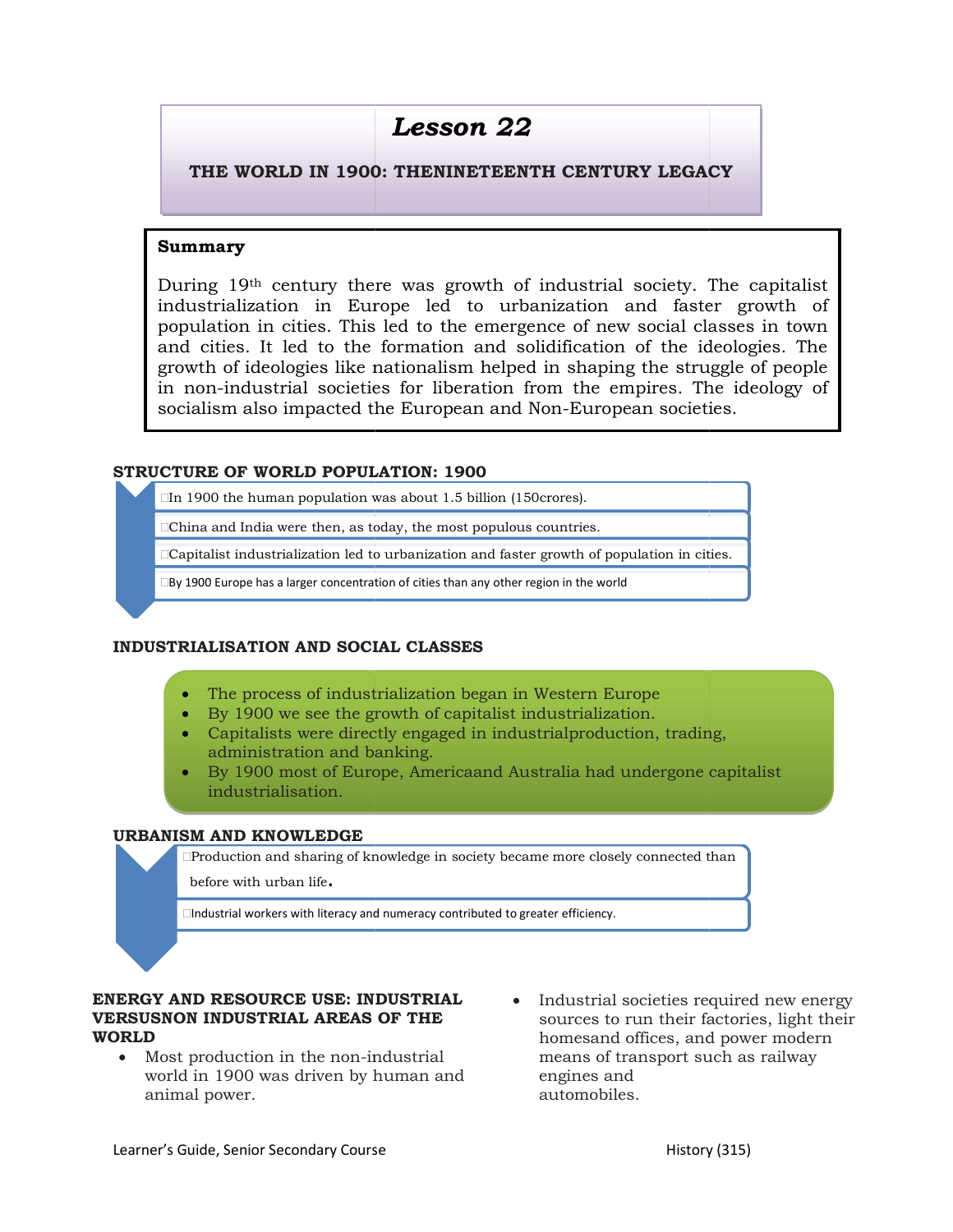- Britain, France and Germany in 1900 were largely coal powered societies, while Italy had begun to use hydro-electricity.
- US was relying increasingly onpetroleum fuels. By 1915 it was clear that cars would replace horses in transportation.
- These countries began to realize that their economic and political strength dependedon sources of energy, and they began to exploit resources in their colonies.

# COLONIALISM, ECONOMIC PATTERNS, AND SOCIAL RELATIONS

- Most industrialized nations of the western world in 1900 directly ruled, or controlled economically, territories far beyond their own boundaries.
- The colonial rulers tried to prevent Asians and Africans from acquiring advanced technologies, and carefully controlled railways and telegraph networks in their colonies
- They practiced policies of divide and rule, restricted development of modern economic activity and used education for purpose of creating a social gulf between those educated in the colonial languages and those in the local languages.
- The impact of colonialism and capitalist penetration altered social relations in the colonies.
- They altered the pattern of agriculture to shift its priorities towards the cash crops they might trade in.
- Both production and trade were geared to theinterests of the ruling power

# Liberalism

- Liberals believed that individuals have some'natural rights' including the right to resist oppression, accumulate property, freedom ofreligion, right to express their opinions freely and so on.
- They believed that governmentsand rulers must be made to respect these rights.

# Conservatism

- They were fromland–owning classes, or merchants and traders who enjoyed state protection and monopolies which were lost due to free trade policies.
- For them the whole idea of naturalrights was disruptive because it destroyed the old traditional order in society, in whicheach section of society already had its place.
- To them social order and stability were moreimportant than equality.

# Socialism

 The socialists represented the interests of the working people, and argued that in industrialist capitalist societies the old tyranny of the monarchy and the aristocracy had been replaced by that of the propertied capitalist bourgeoisie.

# Imperialism –

- The process of acquiring or maintaining colonies, territories dependent on the 'parent' country.
- The ideology of acquiring empire.

# Nationalism

- Nationalism and national liberation ideology was an explosive force in the world of the nineteenth and twentieth centuries.
- In all parts of the world in 1900 competingnationalisms flourished and became important forms of mobilization of people.